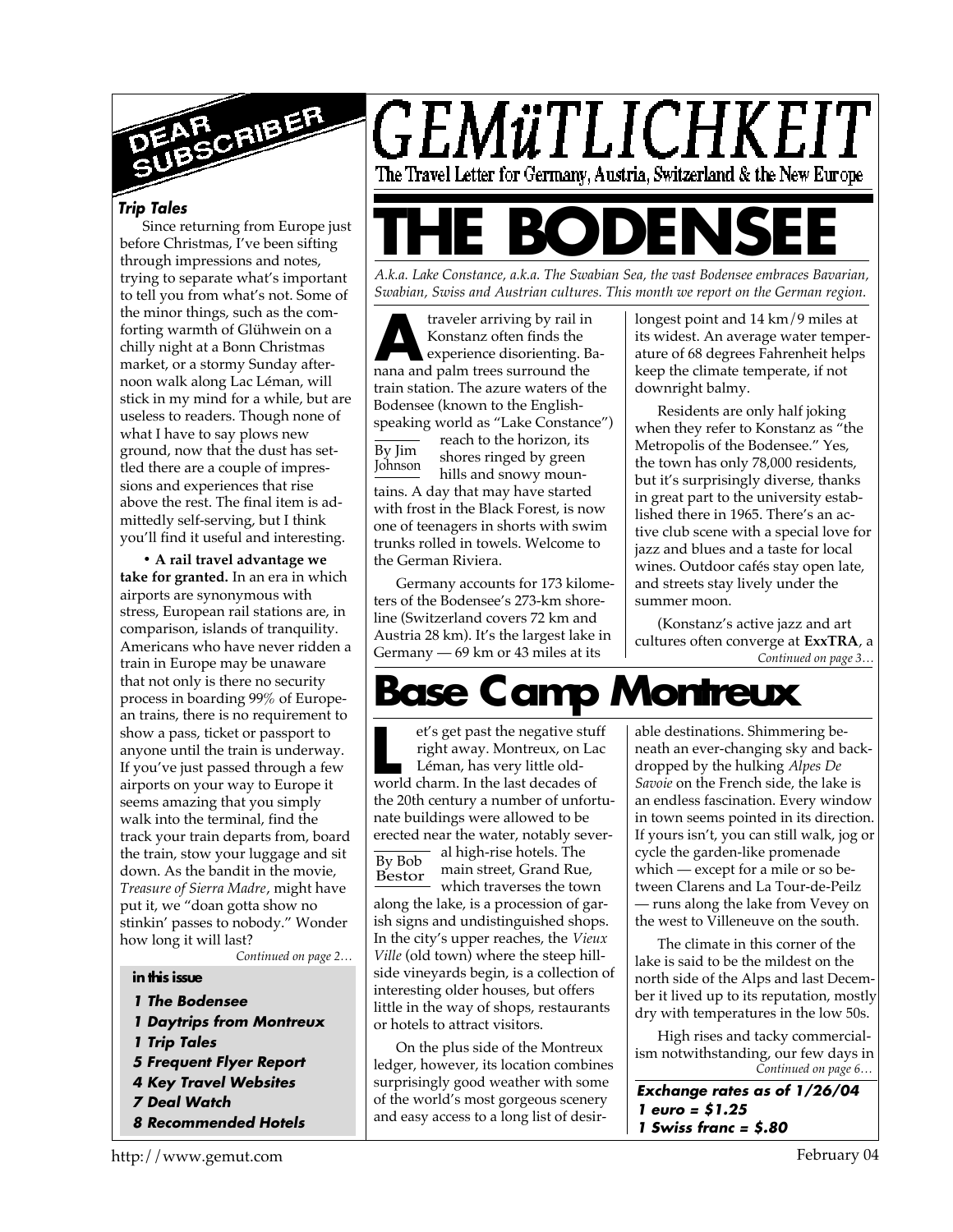#### *DEAR SUBSCRIBER Continued from page 1*

**• Those marvelous Swiss trains.** Every time I'm in Switzerland I fall more in love with the "Swiss Travel System." Yes, rail travel in the rest of Europe is clean, efficient, and ontime, but the Swiss experience is at another level. It seems as though there's a train or bus leaving every few minutes to precisely where you want to go. Sure, if your destination is off the beaten track you may have to change trains, and then perhaps end up on a bus, but with the often perfectly-timed connections it's almost seems as if that next bus or train is waiting just for you. You board and off you go. And it's not crowded — at least in first class. Over a week of virtually daily train travel in Switzerland, except for a commuter to the suburbs of Zürich, I don't think we were ever in a car more than half full.

Epiphany is an overused word these days but I guess I had one on a train from Bern to Montreux. I'm a veteran of years of Swiss rail travel, but for some reason that December day, sitting absolutely comfortable and at ease while watching green pastures and snowy mountains slide past my window, it came home to me just how easy, efficient, and relaxed is the whole process of public transport in Switzerland. About 15 minutes before the scheduled departure we had rolled our suitcases the 50 yards or so from our hotel to the escalator that drops one level to the complex of shops and passageways that comprises the underground beneath the Bern railway station. (Even though the business-oriented **Savoy Hotel** is close to the rail station, we were still in the center of Bern's wonderful old town.) As we passed through the terminal, there was even time to buy a *Herald-Tribune* and a couple of sandwiches. Once aboard, we had four facing seats all to ourselves for the peaceful, hourplus trip to Lausanne where we changed for Montreux. The ride was almost liquid as we seemed to float through the countryside. I submit that in this world there is not a more agreeable way of getting quickly from place to place.

I know you know all this, and I have known it for years, but for some reason getting around in Switzerland this year was a particular joy. If you haven't done it, you should

**• How a phone number can put you in control at the car rental counter.**

Scene: **Avis** Car Rental Office, Budapesterstrasse 41, Berlin, December 5, 2003, 10am.

"Sorry, Mr. Bestor, but we don't have a reservation for you."

"But here's my **Auto Europe** voucher."

"Sorry, Mr. Bestor, but we don't have your reservation."

"Let's call Auto Europe on their toll-free number."

It's 4am in Portland, Maine, but AE's help line operates 24/7 and someone tells the Avis person how to find my reservation in the computer.

Problem solved — partly.

My booking calls for a midsize car with a free, guaranteed upgrade to a full-size car.

"All right, sir, here's the key to your car, it's an Opel Astra Caravan."

"Ummm, is that a full-size car as called for in the booking?"

"Sir, this is the only car we have available. We didn't have your reservation and you weren't on the manifest today. Every other car we have is already promised."

"May I please use your phone to call Auto Europe?"

"Of course, sir."

The AE guy tells me the Astra Caravan sounds like a station wagon and asks to speak to the Avis counter person. The conversation is brief but suddenly a manager type emerges from a back office and there's rapid conversation in German. After a few minutes, Julia, my Avis reservationist, turns to me and says,

*Continued on page 8…*

#### **Using Gemütlichkeit**

• Hotel prices listed are for one night. Discounts are often available for longer stays.

• All hotel prices include breakfast unless otherwise noted.

• Local European telephone area codes carry the "0" required for in-country dialing. To phone establishments from outside the country, such as from the USA, do not dial the first "0".

#### **Logging on to our Website**

Back issues in text format from January 1993, except for the most recent 12, are available free to subscribers only at http://www.gemut.com (click on "Members"). To access the issues enter the user name and password published in this space each month. The new codes are:

User Name: **ekal** Password: **6272**

# Vol. 18, No. 1**1 GEMÜTLICHKEIT EIN BESTAURANT RATING KEY February 2004 Rationary 2004 Ratify Scale 2004 Ratify Switzerland & the New Europe**  $\begin{bmatrix} R_i \\ R_j \end{bmatrix}$

**Gemütlichkeit** (ISSN 10431756) is published 11 times each year by UpCountry Publishing, 288 Ridge Road, Ashland OR 97520. TOLL FREE: 1-800/521- 6722 or 541/488-8462, fax: 541/488-8468, e-mail travel@gemut.com. Web site: www.gemut.com. Subscriptions are \$59 per year for 11 issues. While every effort is made to provide correct information in this publication, the publishers can make no guarantees regarding accuracy. *POSTMASTER: SEND ADDRESS CHANGES TO:* **Publishers:** Robert H. & Elizabeth S. Bestor **Publishers: Robert H. & Elizabeth S. Bestor** Editor: **Robert H. Bestor**<br>Contributors: **New State Contributors:** Jim Johnson, Mark Honan **Contributors:** Doug Linton, C. Fischer, R. Holliday, Jim Johnson **Editor: Robert H. BestorContributors: Jim Johnson, Mark Honan** Webmasters: Criss Garcia, Ryan Stowasser<br>Consulting Editor: **Paul Trimes Consulting Editor:** Thomas P. Bestor **Consulting Editor:** Thomas P. Bestor **Subscription Dept:** Subscriber Travel Services: Andy Bestor, Laura Riedel **Webmasters: Criss Garcia, Ryan StowasserConsulting Editor: Thomas P. BestorSubscription Dept: Kurt SteffansSubscriber Travel Services: Andy Bestor, Laura Riedel**

*Gemütlichkeit*, 288 Ridge Road., Ashland OR 97520

| Rating Scale                 | Scale     | <b>Restaurant Criteria</b> |              |
|------------------------------|-----------|----------------------------|--------------|
| Excellent                    | $16 - 20$ | Food                       | 65%          |
| Above Average                | 12 - 15   | Service                    | 20%          |
| Average                      | 8 - 11    | Atmosphere                 | 15%          |
| Adequate                     | 4 -       |                            |              |
| Unacceptable                 | 3<br>ი -  |                            |              |
| <b>Hotel Rating Criteria</b> |           | <b>Value Rating</b>        | <b>Scale</b> |
|                              |           |                            |              |
| People/Service               | 30%       | <b>Outstanding Value</b>   | $17 - 20$    |
| Location/Setting             | 15%       | Very Good Value            | $12 - 16$    |
| Guestrooms                   | 30%       | Average Value              | 9 - 11       |
| Public rooms                 | 5%        | <b>Below Average Value</b> | 5 -<br>- 8   |
| Facilities/Restaurant        | 20%       | A Rip-Off                  | 4            |

#### **Special G Designation**

By virtue of location, decor, charm, warmth of management, or combination thereof, an especially pleasant establishment.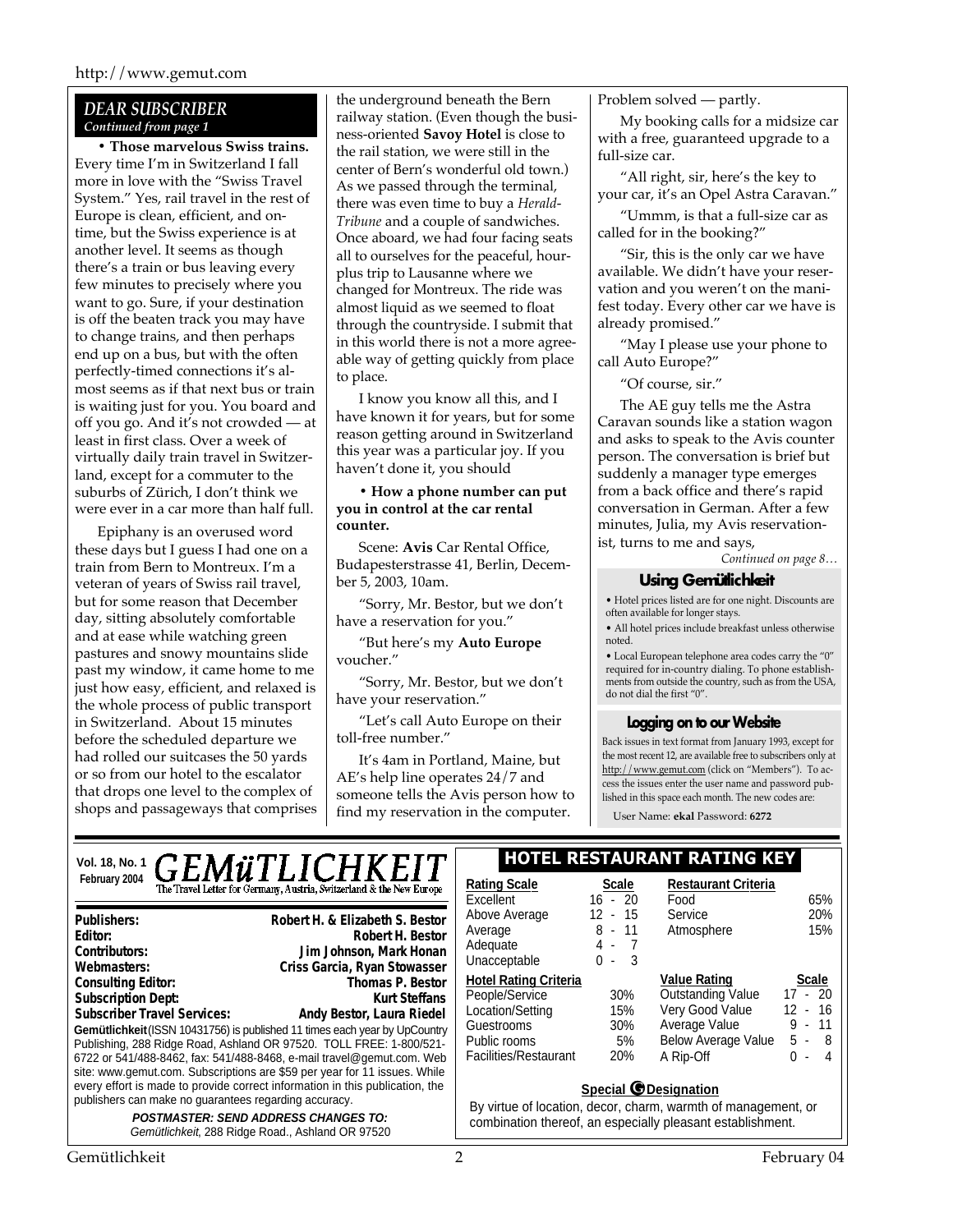### *BODENSEE Continued from page 1*

combination of café, gallery, club and wine bar. Prices are low and the setting laid-back. In the upstairs gallery modern art hangs on ancient walls. ExxTRA, Hussanstrasse 28, D-78426 Konstanz, tel +49/7531/23394**.)**

Despite all the activity and culture, it's a town of relaxation. A walk along the promenade drops blood pressure by 30 points. At sunrise, against an Alpine silhouette, fishermen steer their flat-bottomed boats toward favorite spots. Soon, sails rise as yachts play chicken with ferries and steamships. At dusk, the mountains fade to black as lights come on around the lake.

Once a wealthy trading stop, Konstanz is full of history and architecture. War and fire have left the town untouched, and its medieval character persists. Narrow, crooked alleys transport visitors quickly into the Middle Ages. The Old Town is still dominated by the Romanesque-Gothic basilica church, **Minster of Our Lady**, with remnants from its  $11<sup>th</sup>$ century construction. In the Upper Market, liars once had their tongues nailed to the pillory and had to pull themselves free — hence the term "speaking with a forked tongue." Across the moat from the priests' quarters, nuns lived in a district still called "Paradise." Many buildings (like Kanzleistrasse 15) have arcades with spy holes, where residents could look secretly at passersby. At Rosgartenstrasse 4, the rococo carving of a creature — half-fish, half-rabbit celebrates the "lake rabbits," as residents were known. Behind Tulengasse 1, an attached "one-holer" once emptied to the alley. Rains and frequent floods kept the streets "clean."

Many buildings hide spacious courtyards. Respect privacy but explore when appropriate. Treasures are to be found.

### *Island Hopping*

Konstanz makes a great base for day trips to the nearby islands of Mainau and Reichenau.

Mainau, the so-called "Isle of Flowers," is even more tropical than Konstanz. Many travelers find the

#### **Bodensee Basics**

**Elevation:** 1335 feet (407 meters)

**Tourist Offices:** Tourist-Information Konstanz, Bahnhofplatz 13, D-78462 Konstanz am Bodensee, tel +49/7531/ 133030, fax +133060, email info@ti.konstanz.de, web www.konstanz.de/tourismus

Tourism Meersburg, Kirchstrasse 4, D-88709 Meersburg, tel +49/1805/633 772, fax 4311 20, email info@meersburg.de, web www.meersburg.de

Tourism Lindau, Ludwigstrasse 68, D- 88103 Lindau, tel +49/8382/2600/30, fax 49/8382/2600/26, email info@lindautourismus.de, web www.lindautourismus.de.

| Driving Distances - Konstanz: |                                      |  |  |
|-------------------------------|--------------------------------------|--|--|
| Frankfurt                     | 345 km/214 miles                     |  |  |
| Munich                        | 230 km / 143 miles                   |  |  |
| Stuttgart                     | $170 \text{ km} / 105 \text{ miles}$ |  |  |
| Zürich                        | $75 \text{ km}/47 \text{ miles}$     |  |  |

**Rail:** Konstanz is on a regional train route with changes in Singen, along the Zürich-Stuttgart line. Lindau is a stop on the Zürich-Munich line and is also on the regional Innsbruck-Ulm route.

**Air:** Zürich (75 km/47 miles) and Stuttgart (170 km/105 miles) are the nearest airports.

110-acre island artificial and manicured, but others are enthralled by its carefully cultivated arboretums and gardens with rare and exotic plants, its fountains and the Butterfly House. It's all the property and passion of Count and Countess Bernadotte, who live on the island in a baroque castle.

The  $€11$  entrance is half-price after 4pm and free after 7pm. Although the property closes at 8pm, a one-hour walk through the grounds will suffice for many. (Most tour buses leave by then as well.) To stretch the hours, make reservations and dine at the castle's **Swedish Tavern**, open until 10pm (tel. +49/7531/303/ 156, fax 167, email: bankett@mainau.de). The island is about 20 minutes by bus or boat from Konstanz. A causeway leads to onsite parking.

If Mainau is contrived and beautiful, Reichenau is authentic, untouched and raw. It's a rural landscape of farms and villages that feels stuck in time (the entire island is a UNESCO World Heritage Site). Three monasteries date to the  $9<sup>th</sup>$  century, and the island's three villages have intact medieval towers to warn against marauders. Seventeenth-century buildings are considered "new."

A 2 km causeway leads from the mainland past a nature sanctuary filled with flowering meadows, cattail marshes, and thousands of migrating birds. Boats arrive frequently from Konstanz. The Island Bus #35, which covers the villages and key sights, offers day-long, on and off privileges for €3.50.

#### *Medieval Meersburg*

Meersburg is the walled medieval village you dream about, with the added bonus that it's on a lake. The older, upper town clutches a bluff over the lake, and has the medieval Old Castle as well as the "new" castle, a 17<sup>th</sup>-century Baroque delight. The sunny, Mediterranean lower town, with palm trees and lakeside promenade is a place of relaxation, shopping and culinary delights.

Upper and lower towns are connected by a steep road and footpaths that lead under the castle drawbridge past many half-timber homes. Each turn reveals a new set of paths, alleys, passageways and plazas. In the evening, life moves to the lower town.

From Konstanz, Meersburg is a 20-minute bus ride (#1) to the ferry station outside of town, connecting there to the 30-minute boat ride.

#### *Landing in Lindau*

With the Alps on one side and castles and villages on the other, the 3.5-hour, storybook boat ride from Konstanz to Lindau passes quickly.

Prosperity came early to Lindau, thanks to its position on a medieval trade route. The island town is still decidedly upscale with Baroque buildings, gabled burghers' houses, half-timbered houses, and oniondome churches. Today's affluence takes the form of galleries and studios — and a mostly underground casino.

The island's circumference is just 3.5 km (2 miles) and walks along its promenades feature ancient fortifications, a 13<sup>th</sup>-century lighthouse, turquoise waters, blue skies, and, of course, the Alps.

Despite a concentration of historic sights, the town does not overpower. Its size and self-containment make it easy for mind and senses to digest.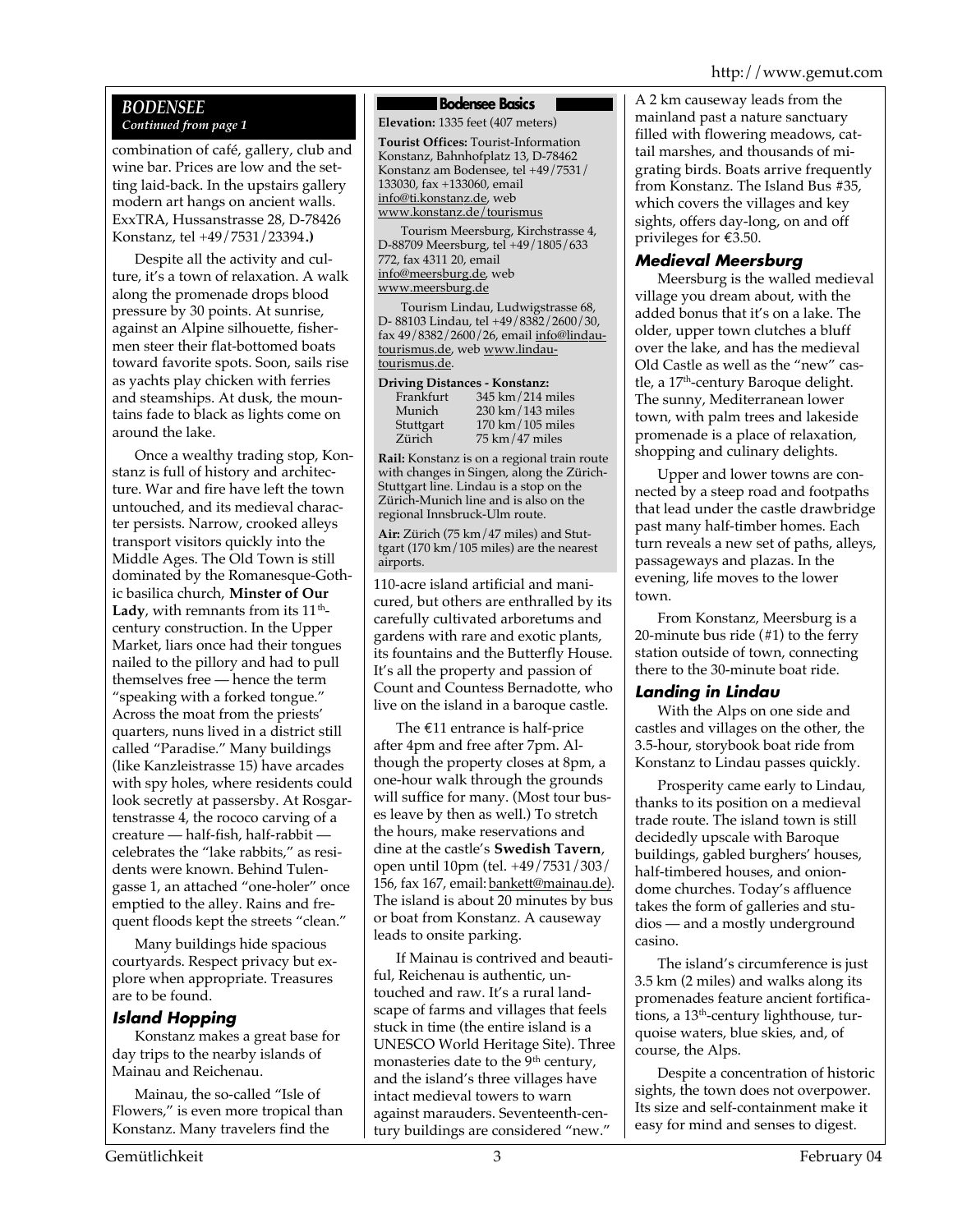#### *Getting Around*

Perhaps the best way to explore the Bodensee, is to arrive by train and travel between towns by ship. Auto travel disadvantages are heavy traffic and minimal parking. In a car one is also acutely aware of the urban sprawl that has hit even this mostly rural region. But from the water it's all far away and one can remain in denial that much longer. Ship travel offers a sense of adventure and romance. Waves and wind can kick up a fury, and fog can sock in with surprising speed. Plus there's a certain excitement about disembarking, suitcase in hand, in a new location.

Five lines run 34 boats among the cities of the three countries. Fares are reasonable: as low as €4 from Konstanz to Meersburg to €9.80 from Konstanz to Lindau. German Rail Passes offer a 50% discount on ships operated by **Bodensee Schiffsbetriebe** and the Eurailpass discounts various Austrian and Swiss boats.

The **Bodensee Erlebniskarte** — a discount card — offers free passage on all Lake Constance boats, admission to Mainau, various cable cars and lifts in Austria and Switzerland and all bus lines, as well as free or reduced entrance fees at many attractions. It's available at tourist offices for €47 for three days or €60 for seven days.

#### **Key Websites for the Traveler**

**• www.gemut.com** Gateway site for travelers to Germanic Europe, including car rental, rail passes, hotel bookings, traveler feedback, travel tips and past issues (free access to back issues for subscribers; see log-on info on page 2).

**• www.viamichelin.com** The Michelin database of hotels and restaurants plus great interactive trip planning tools.

**• www.travelgearnow.com** Guidebooks, maps, travel accessories, luggage, all at 10% off for subscribers.

**• www.webflyer.com** Informative frequent flyer forums make this a must for air travelers.

- 
- **bahn.hafas.de/bin/query.exe/en** German rail. Train schedules throughout Europe, not just Germany.
- **www.sbb.ch/index\_e.htm** Swiss and European rail schedules.
- **www.ski-europe.com** Top web resource for skiers with much data on Alpine resorts.

**• www.myswitzerland.com** Website of Switzerland's national tourist authority.

**• www.germany-tourism.de** Germany's national tourist authority.

**• www.austria.info/us** Austria's national tourist authority.

**• http://www.hhog.de** Website for an alliance of historic German cities.

#### Hotel-Restaurant Petershof

The Hotel-Petershof is modern but with character, 31 spacious rooms spread over four floors. It's across the Rhine from the Old Town, not in the greatest neighborhood and not impressive from the outside. But the staff attitude, room quality, and great prices make it a strong value. Each room has a CD player and a VCR with some 200 free videos (many in English).

**Contact:** Hotel-Restaurant Petershof, St. Gebhard-Strasse 14, D-78467 Konstanz, tel +49 7531 993399, fax 993398, email hotel@petershof.de, web www.petershof.de. Hosts: The Wäschle Family.

**Daily Rates:** Singles €68-76, doubles €111, garage parking €5.50 **Rating:** QUALITY 14/20 VALUE 16/20

#### Hotel Villa Barleben am See

Just a short drive across "Lake Rhine" from the Old Town, this<br>19<sup>th</sup>-century former summer<br>residence has been 19th-century former summer CHOICE residence has been converted to a seven-room hotel. Set amid *Jugendstil* villas, it retains a stately, Victorian appearance and the feel of a private home, with rooms that summon memories of July visits to a wealthy aunt. Amid parquet floors, antiques, cozy nooks, and old steamer trunks, guests receive a high level of personal attention. The best rooms face south to the lake (some have small balconies). Relax on the covered terrace, in the sprawling private gardens, or take a walk along the promenade.

**Contact:** Hotel Villa Barleben am See, Seestrasse 15, D-78464 Konstanz, tel +49 07531 942 330, fax +49 7531 669 73, web www.hotel-barleben.de **Daily Rates:** Singles €95-115, doubles €135-155

**Rating:** QUALITY 16/20 VALUE 17/20

#### Steigenberger Inselhotel

Guests arrive at the five-star Steigenberger Inselhotel (Island Hotel) by crossing a small bridge to a private island where the hotel has stood for nearly 900 years. Past the foyer lies a glassed-in hotel courtyard, once the cloister of a 13<sup>th-</sup>century Dominican monastery. The monastery church still exists, albeit as a function

room, and the original Gothic frescoes are among the oldest in Europe. Count Zeppelin was born here. A fine double is Number 322 with two windows and a lakefront balcony.

**Contact:** Steigenberger Inselhotel, Auf der Insel 1, D-78462 Konstanz, tel +49 07531 125 444, fax 125 250, email konstanz@steigenberger.de, web www.konstanz.steigenberger.de **Daily Rates:** Singles €107-169, doubles €179-251, suites €189-363 **Rating:** QUALITY 17/20 VALUE 15/20

#### Hotel-Restaurant Volapük

Located high above the Mainau, a short distance from town amid hilltop farmlands, the Volapük is an excellent choice for auto travelers who want easy access to sights around the city. From Room 41, the hotel's largest, guests can look across the lake to Meersburg. Rooms are plain but neat, with the usual amenities. For trivia buffs, Volapük is an artificial language — a precursor to Esperanto — invented in the  $19<sup>th</sup>$  century by a local pastor.

**Contact:** Hotel Restaurant Volapük, Im Loh 14, D-78465 Konstanz-Litzelstetten, tel +49/7531/94400, fax 44981, email info@volapuek.de, web www.volapuek.de.

**Daily Rates:** Singles €57-90, doubles €82-108

**Rating:** QUALITY 14/20 VALUE 15/20

#### Landhotel Fischerhaus

This charming country estate has a private beach directly on the Bodensee. There is also an herb garden, orchard, a small pond with lily pads and a brook lined with reeds and willows. It's a tranquil escape. The main building with rustic restaurant (hotel guests only) is a half-timber house more than 300 years old, while most guest lodging and facilities are in more modern structures. Guest rooms are spacious, and warmly decorated, some with terrace or balcony with lake view.

**Contact:** Landhotel Fischerhaus, D-88690 Uhldingen-Muehlhofen, Ortsteil Seefelden, tel +49 07556 8563, fax 6063, email

birkenmayer@fischerhausseefelden.de, web www.fischerhausseefelden.de.

**Daily Rates:** Singles €110-150, dou-

Gemütlichkeit 4 February 04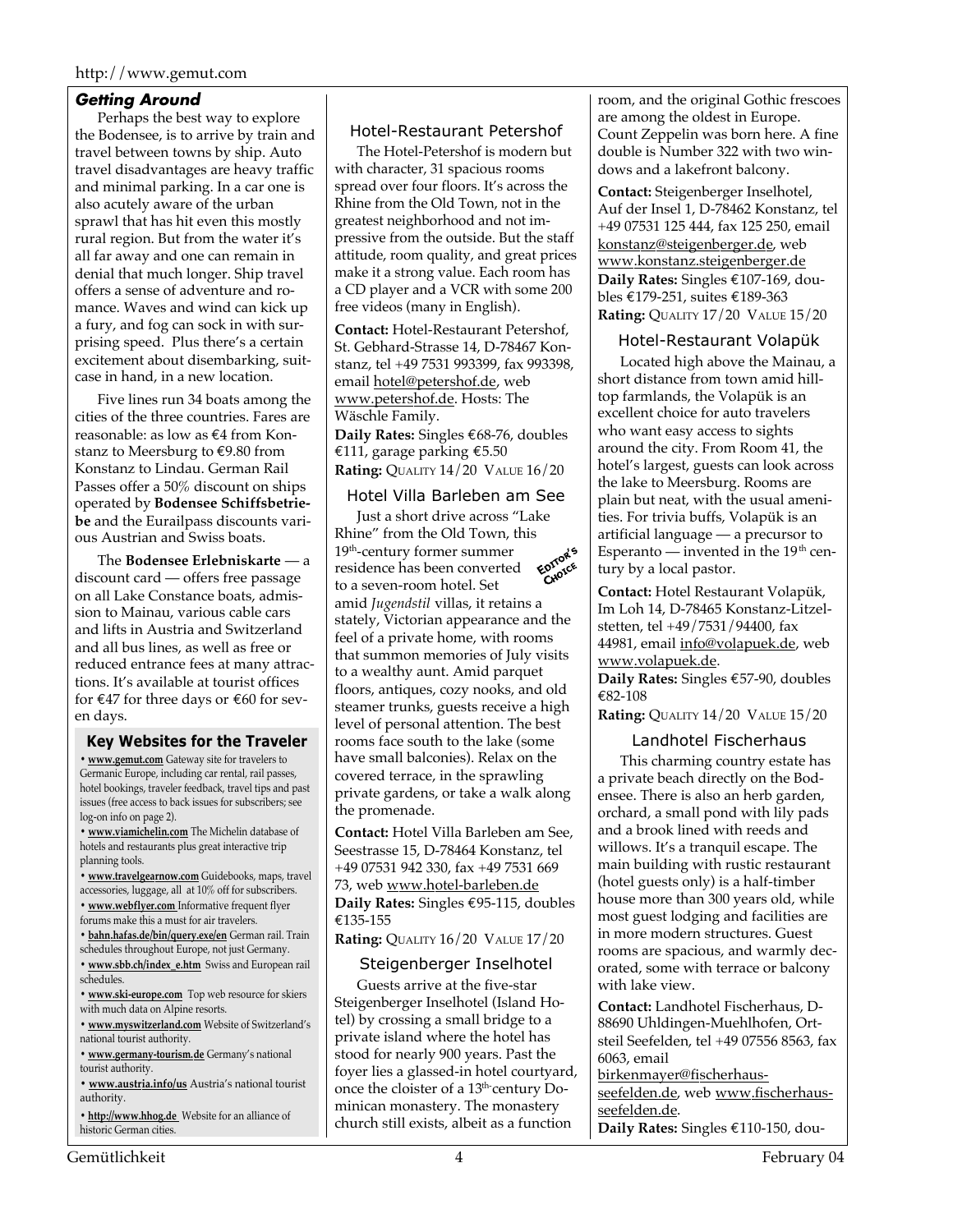bles €164-240, suites €210-250. Prices include breakfast and dinner. **Rating:** QUALITY 15/20 VALUE 14/20

### Hotel Zum Bären

Meersburg history doesn't stop at Zum Bären's door. It follows guests across the 1605 Renaissance portal (look for the five carved angels), through the richly furnished lobby and even to their rooms. For a few extra euros per night, guests can choose rooms with antique furniture. For a few more, they get a corner room with an oriel window. The building dates from the  $13<sup>th</sup>$  century and current family ownership is from 1851. Request private bath. **Contact:** Hotel Zum Bären, Marktplatz 11, D-88709 Meersburg, tel +49/ 7532/432244, fax 43220, email GasthofzumBaeren@t-online.de, web www.meersburg.de/baeren **Daily Rates:** Singles €46, doubles, €86-102

**Rating:** QUALITY 13/20 VALUE 15/20

#### Lindauer Hof

The default destination for many Lindau-bound Americans is the luxurious and top-notch **Bayerischer Hof**, which charges as much as €289 for a room with lake view. Fight convention and head to the Lindauer Hof, a charming family-owned hotel set in a former 17th-century granary. Though you'll drop a star (from five to four), you'll save as much as 50 %. On the other hand, if you want to spend some money, ask for Number 404, a large, L-shaped room with an upstairs living room and view to the Mangturm (tower), the harbor and across to the lake to the Austrian and Swiss Alps. Even the bathroom has a throne with a view. Room 402 is another spacious top-floor room with a large terrace via French doors, and a view to the harbor and mountains. **Contact:** Lindauer Hof, Seepromenade, D-88131 Lindau im Bodensee, tel +49/8382/4064, fax 24203, email info@lindauer-hof.de, web

www.lindauer-hof.de.

**Daily Rates:** Singles €72-85, doubles €135-189

**Rating:** QUALITY 16/20 VALUE 15/20

Hotel Goldenes Lamm When the Hotel Goldenes Lamm opened during the Middle Ages, it

was at the western end of the island. Thanks to centuries of island expansion, it is now more central but still doesn't lack for views. Number 28, a large room with sitting and writing areas, looks over the  $14^{\text{th}}$ -century Thieves' Tower. Number 37's view is of St. Peter's Church (11<sup>th</sup>-century, frescoes by Hans Holbein the Elder). It's a simple but more than adequate historic hotel with room rates about 40% less than those on the waterfront. Request private bath.

**Contact:** Hotel Goldenes Lamm, Paradiesplatz/Schaafgasse 3, 88131 Lindau, tel +49/8382/5732, fax 6254 **Daily Rates:** Singles €41-51, doubles €72-102. Breakfast is €8 **Rating:** QUALITY 12/20 VALUE 14/20

## **Food**

Bodensee restaurants take advantage of fresh, local resources, especially lake fish — whitefish, perch, pike, trout, char and eel — served with vegetables grown on Reichenau or other nearby farms. Fruit often comes from nearby orchards and local vineyards produce "Weissherbst," a delicate rosé more gold than pink.

Most of the German Bodensee falls within Baden-Württemberg (Lindau is Bavarian), and regional cuisine, such as *Spätzle* and *Maultaschen* (like ravioli) from Swabia, and venison, wild boar and pork from Baden, are popular.

### Weinstube Zum Guten Hirten

A variety of local wines, coupled with inexpensive but eclectic cuisine, make this restaurant worth a stop. Try Hirten Skewer with venison, pork, lamb and a tomato-pepperoncini salsa, or perhaps the Baden sausage salad. The interior's medieval architecture is interesting but a table outdoors avoids the canned music. Most entrées are less than €10.

**Contact:** Weinstube Zum Guten Hirten, Zollernstrasse 8, D-78462 Konstanz, tel. +49/7531/27344 **Rating:** QUALITY 15/20 VALUE 14/20

### Restaurant Löwen

If it grows on Reichenau, it's probably on the menu at the Löwen, a small island café that serves only fresh, local vegetables in a variety of salads, dumplings, pizzas, noodles,

# **IS YOUR FREQUENT FLYER PROGRAM RIGHT FOR YOU?**

ou're stacking up miles in a fre-**Y** quent flyer program, the question is will you be able to use those miles when it's time to go to Europe? Over the past few months, several FF programs have instituted changes that have made mileage redemption more difficult for leisure travelers and those who fly less frequently.

Here's how **Matthew Bennett**, editor of *First Class Flyer* newsletter evaluates your 2004 prospects with the major U.S. frequent flyer programs.

• **American:** Solid program, allows upgrades on the lowest fares; stay with it, especially if you have elite status.

**• Continental:** Seriously consider bailing out. Worst program for upgrades on international routes.

• **Delta:** Great for full-fare paying business travelers — free upgrades are plentiful — but not so good for leisure travelers. Bennett suggests the latter look for alternatives.

**• Northwest:** Stay put but alert. So far the only major change for 2004 is the increase to 15,000 miles each way for domestic upgrades. NW is the trailblazer for heavily discounted leisure Business Class fares to Europe.

**• United:** Because of bankruptcy UAL is working hard to keep every customer. Don't jump ship yet.

**• US Airways:** Great program for the occasional traveler to Europe. Though Europe upgrades are 60,000 miles roundtrip with the lowest fares, highest in the industry, members can upgrade for 20,000 miles on Y and B fares. It is often possible to pay less than \$1,000 for a RT Europe B fare and then be upgraded to biz class for the 20,000 miles. Bennett compares that with Delta's upgradeable fares at \$1500+, which require 50,000 miles.

(*First Class Flyer*, tel. 888-980-9922, www.firstclassflyer.com, \$197 annually for 12 monthly issues)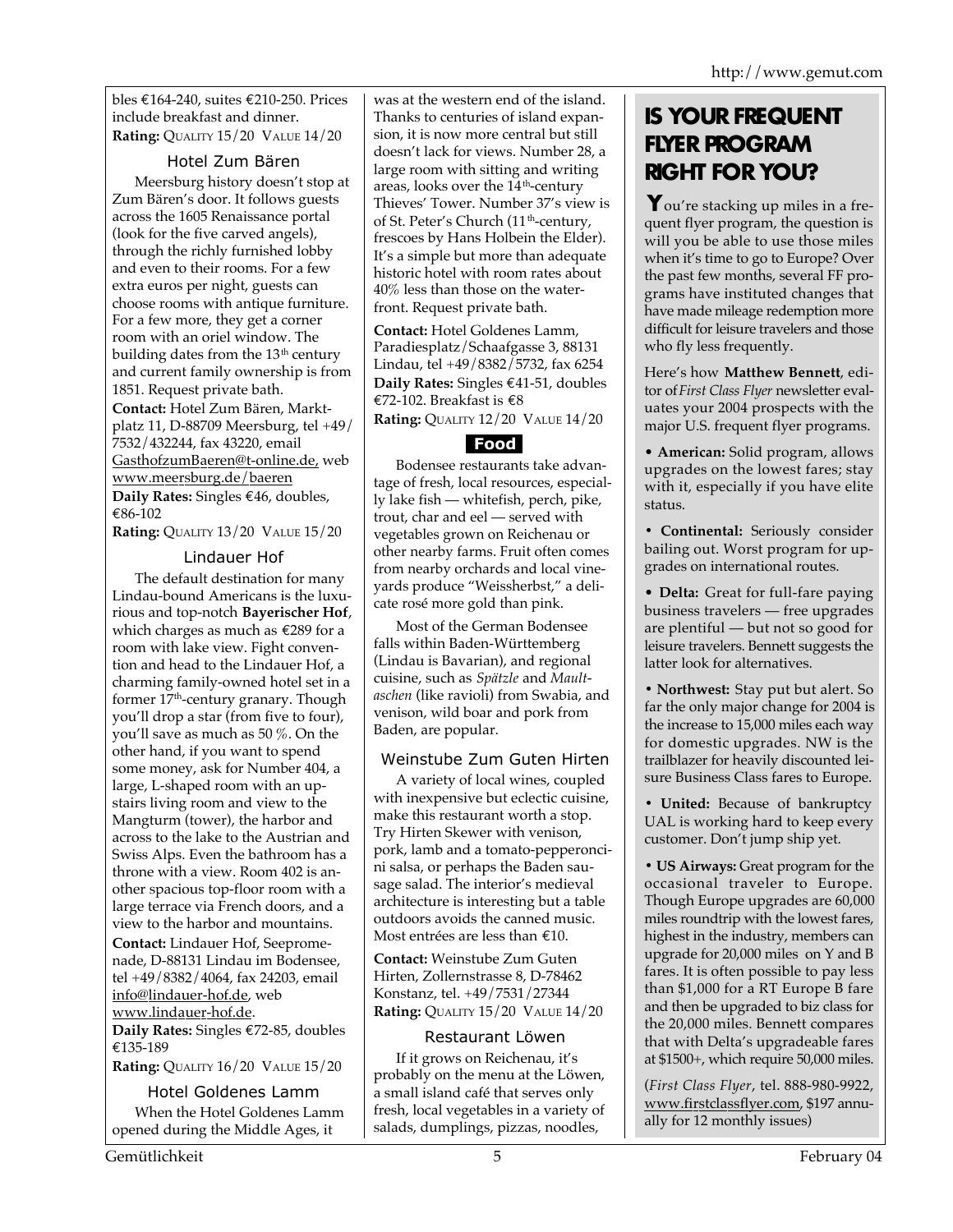#### http://www.gemut.com

*Spätzle* dishes, stir-frys and "health plates." But it's not vegetarian and these dishes also come with meats, cheeses and sausages. The setting is modern and the welcome cheerful. Entrées range from €8-12.

**Contact:** Restaurant Löwen, Pirminstrasse 144, D-78479 Reichenau, tel. +49/7534/229, web www.loeweninsel-reichenau.de

**Rating:** QUALITY 14/20 VALUE 14/20

#### Georg's Fischerhütte

Fish doesn't get any fresher than at Georg's Fischerhütte, a local favorite in the ancient shadow of Reichenau's Saints Peter and Paul Church. Georg Böhler fishes each morning, and he and wife Iris prepare the catch for eager appetites throughout the lunch hour (but no later). Place your order, take a number, sit at an outdoor table, and await a generous portion of fried fish (with French fries and salad) for less than €10. The variety and serving hours depend on the day's catch. The setting, at the most remote end of the rural island, is sublime.

**Contact:** Georg's Fischerhütte, Fischergasse 5, D-78479 Reichenau, 49/ 7534/7169

**Rating:** QUALITY 14/20 VALUE 15/20

#### Stromeyer Restaurant & Bar

Outside, the Stromeyer looks like what is was, an old factory. But inside the 19<sup>th</sup>-century structure has been painstakingly restored in 1920s style, a delightful integration of *Jugendstil* (art nouveau) and industrial chic. Teardrop lamps and an old factory clock suspend from the ceiling over hardwood and marble floors. Chairs are original bistro seats from the 20s and 30s.

Be sure to sit under the vaulted windows. Cushioned benches run the length of the waterfront wall with a view to the Rhine as it flows from Lake Constance. Swans roll over the wakes as boats parade by.

The lunch buffet features dishes such as pork roast with bread dumplings, trout in rémoulade sauce, chicken livers in Madeira sauce, and saltimbocca with gnocchi — as well as rows of pastas, salads and desserts. Not bad for €8.50. There are seasonal entrées from €7 for spaghetti carbonara to €23 for young venison with wild mushrooms.

Taxi fare is about €6 from downtown.

**Contact:** Stromeyer Restaurant and Bar, Bleicherstrasse 8, D-78946 Konstanz, tel +49/07531/8920790, fax 8920799, email diebleiche@freenet.de, web www.diebleiche.de

**Rating:** QUALITY 15/20 VALUE 16/20

#### Restaurant Storikenescht

The Stork's Nest is "a bit of Alsace<br>Constance " and the decor of state intimate and relaxed " in Constance " and the decor of CHOICE this intimate and relaxed bistro features a growing collection of storks in various poses. Specialties like *Flammenkuchen* — that delectable cross between a crepe and a pancake — are popular with various combinations of cheese, bacon and onions. *Bibeleskäs*—a kind of cottage cheese with herbs and pan-fried potatoes — is surprisingly tasty, as is *la choucroute aux poisons*, a boiled sauerkraut-and-fish concoction that tastes better than it sounds. More familiar dishes are goose liver with Port wine jelly, *quiche Lorraine* and *coq au Riesling* with dumplings. French and Alsatian wines and regional beers round out the meal. (Save room for the *crème brulée*.)

Service at the family-run restaurant is warm and cordial, with a French/German linguistic mix: "Bitte schön, monsieur. Merci!" Main dishes are in the €7-12 range.

**Contact:** Restaurant Storikenescht, Doebelstrasse 3, D-78946 Konstanz, tel +49/7531/919047 **Rating:** QUALITY 16/20 VALUE 16/20

#### Weinstube zum Bengel

The Weinstube zum Bengel lies in Meersburg's lower town between the waterfront and the quiet "main street" (actually, it's the only street). The best seats are on the outside terrace with a view to the upper town. It's extremely friendly and informal.

Fish lovers should order the "Carina" platter, an array of salmon, trout and other local species. Lighter appetites will enjoy the "supper board" with bread, cheese and meat, or perhaps the sausage salad.

Service is fast, if needed, but it's

best to linger in the evening. As the sun sets and lights beam across the castle, servers light candles on each table. It's time to celebrate with "Bodensee Sekt," the local sparkling wine.

Dinner will be €10-12, tops.

**Contact:** Weinstube zum Bengel, Unterstadtstrasse 30, D-88709 Meersburg, tel +49 07532 6060, fax 7785. **Rating:** QUALITY: 14/20, VALUE 15/20

#### *MONTREUX Continued from page 1*

Montreux were the most relaxing of a long trip. We headquartered in a onebedroom apartment with a lake view and used our Swiss Saver Passes for daytime excursions. Trains, buses and our Buster Browns were the modes of travel, but in warmer months, when passenger boats are operating, the same Swiss Pass will take you all over the lake.

The great economic advantage of an apartment, of course, is the availability of a kitchen. However, since this was the "vacation" portion of our trip we decided not to cook, even breakfast. Unfortunately, Montreux has less than its share of inexpensive restaurants serving traditional Swiss food (we're in Switzerland so in this case 'inexpensive' is a relative term which most of us find more accurate with the prefix "in" removed). The only one that fit the 'traditional Swiss' category was **Restaurant Le Museum** (Rue de la Gare 40, tel. 963 16 62, www.montreux.ch/museum/) in a  $13<sup>th</sup>$  century monastery in the oldtown. It is a fondue, raclette, meat and potatoes sort of place with red and white checked tablecloths, dark wood and vaulted arches.

**Bavaria Restaurant Brasserie** (Av. du Casino 27, tel. 963-2545), in the center, near the Casino, pours German beer, Swiss wines, and serves overpriced but only passable food. Servers are friendly but the ambience is a bit seedy. With a beer apiece (CH 5.5), a half-liter of house Pinot Noir (CH 22), mixed salads (CH 8), simple desserts, and main dishes that averaged just over CH 30 (\$24), we dropped \$100 on a marginal dinner.

We found better, but pricier food at the stylish **Le Brasserie** (Grand Rue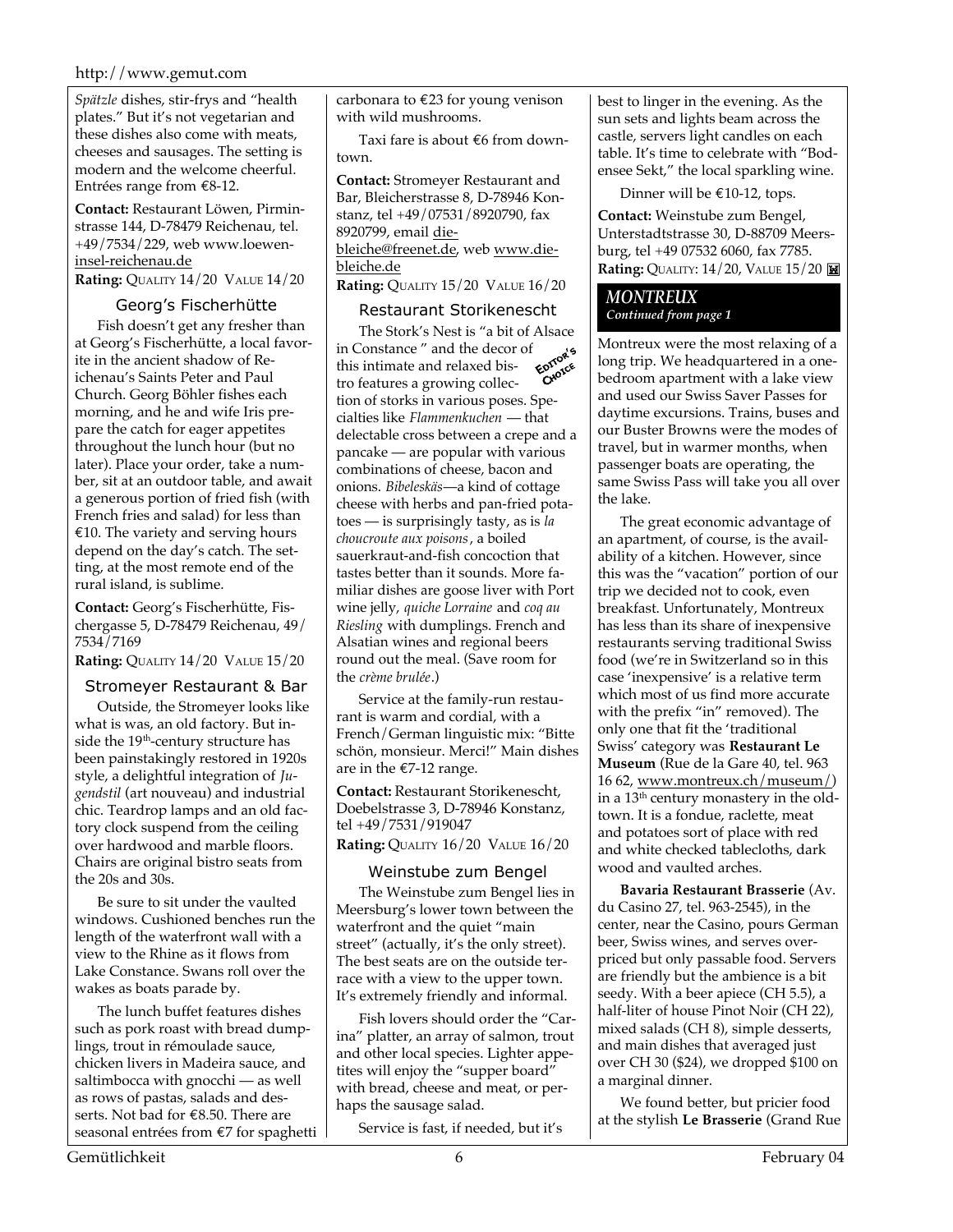100, tel. 962-1212, www.montreuxpalace.com) in the **Montreux Palace Hotel**, the city's loveliest buidling, a Belle Epoque masterpiece whose windows are shaded by dozens of bright yellow awnings. Unfortunately, our dining experience was marred by offhand, disinterested and disorganized service. We won't bore you with the details other than to note that salads we had ordered sat in full view on a serving counter for 20 minutes before being delivered to our table. The main courses were another 20 minutes and the restaurant was less than half full. A fine piece of grilled Dover sole was a pricey CH 54 and three better-than-average lamb chops cost CH 39. With two small beers, a half-liter of local wine, the tardy salads, and three shared scoops of ice cream, we escaped for CH 161, or about \$128. When the bill was signed we quietly left — invisible as ever — without so much as an *Aurevoir*, *Bonsoir*, wave or nod in our direction from anyone.

A heavy downpour on a dreary Sunday night, the capture that very day of Saddam Hussein, and the fact that it was the last night of vacation, were all factors in the decision to walk across the street from our apartment for dinner in the **Royal Plaza Hotel's** elegant, expensive, **La Croisette**. The room is directly on the lake — as opposed to Le Brasserie, which looks on to the busy Grand Rue the food is better, and a pair of underdressed Yanks were welcomed and treated like royalty. Though the prices were about the same at Le Brasserie, the gracious, enthusiastic service lifted our mood. Thus inspired, we loosened the purse strings and upgraded to something more noble than our customary house red and, to close out the evening, considerably lightened La Croisette's enticing cheese cart. The dish of the night was scallops served over a sauce subtly spiced with Spanish pimentos (CH 43/\$34).

Four courses, all accompanied with wine, came in at CH 207 (\$164) for two persons but it was the best meal of the trip. (Tip: if you want to save money staying in an apartment, don't get one across the street from the best restaurant in town.)

Each morning for *le petit déjeuner* (breakfast)**,** we walked 10 minutes to **Babette's Sandwich Shop** on Grand Rue, where, for CH 12 per person one gets a buttery, flaky croissant, coffee, butter, jam, and fresh orange juice.

Though situated at the western edge of Montreux, our apartment was only a 15-minute walk from the train station, which made daytime rail excursions easy and convenient. Vevey and Villeneuve, on either side of Montreux, are more frequently served by the buses that stopped only a few steps from our front door.

The Montreux visitor in possession of a Swiss Rail Pass has a vast range of daytrip options. Trains headed northwest along the lake toward Lausanne, and in the opposite direction to the Valais, depart at least every half hour.

The famed narrow-gauge **Crystal Panoramic Express** of the MOB (Montreux–Oberland-Bernois), reservation required, runs every couple of hours east to Château d'Oex, Gstaad and Zweisimmen. More frequent service is available in this direction if one doesn't care about the panorama cars. An even narrower gauge line winds its way through the hills northeast via Glion to the **Rochers-de-Naye** summit (Swiss Pass free to Caux and 25% discount from there on).

The new **Chocolat Train** runs from Montreux to Broc and the Nestle chocolate factory. Riders can choose between a restored 1915 Pullman car or a modern panoramic coach. A stop along the way is at charming Gruyères for a visit to the cheese factory. The train honors Swiss Passes and Eurail passes but there is a mandatory \$22 seat reservation.

Here is a sampling of recommended daytrip destinations via rail from Montreux with the approximate fastest one-way travel times.

| Geneva        | 63 minutes  |
|---------------|-------------|
| Château d'Oex | 60 minutes  |
| Gstaad        | 79 minutes  |
| Fribourg      | 71 minutes  |
| Sion          | 33 minutes  |
| Martigny      | 27 minutes  |
| Lausanne      | 21 minutes  |
| Gruyères      | 70 minutes  |
| Zermatt       | 143 minutes |
|               |             |

# *Deal Watch: Discounts for the value conscious travel shopper*

■ **Luggage, travel books, maps, travel gear & clothing.** A standing discount of 10% is available to subscribers from **Travel Essentials** (www.travelgearnow.com, tel. orders 800-521-6722, option 4). To obtain the discount use the code 'gemut2004'. There are a couple of little twists to this deal that make it even better, especially if you live in a sales tax state. Your merchandise is shipped from Oregon, a no sales tax state, and so you pay none, no matter where you live. In addition, orders over \$100 ship free.

For example, let's say you're a California resident and purchase a \$199 **Eagle Creek** 22-inch expandable suitcase from **Magellan** in Santa Barbara, the nation's biggest seller of travel merchandise. You pay \$199 plus 7.25% sales tax plus \$12.95 shipping for a total of \$226.38. Order from Travel Essentials, however, and your cost for the same bag is \$179.10, a saving of just over \$47.

Through February 29 all European travel guidebooks and maps are 20% off.

■ **Car rental upgrades.** For pickups through March 31, the following guaranteed upgrades are available: Economy to Compact (weekly base price \$190); Compact to Intermediate (\$210); and Intermediate to Fullsize (\$235). One class upgrades are also available in several other countries, some are good through August 31 if reserved by March 31. Must be booked with **Gemütlichkeit Travel Department** (800-521-6722).

■ **Big discount on Europe Business Class airfares**. Package prices on Business Class airfare to Frankfurt and Munich, 7-day Mercedes Benz rental, 2 nights in a deluxe hotel, free cellular phone and free portable GPS, range from \$3969 to \$4089, depending on departure city. Other European cities available at comparable prices. Tel. 800-521-6722. M